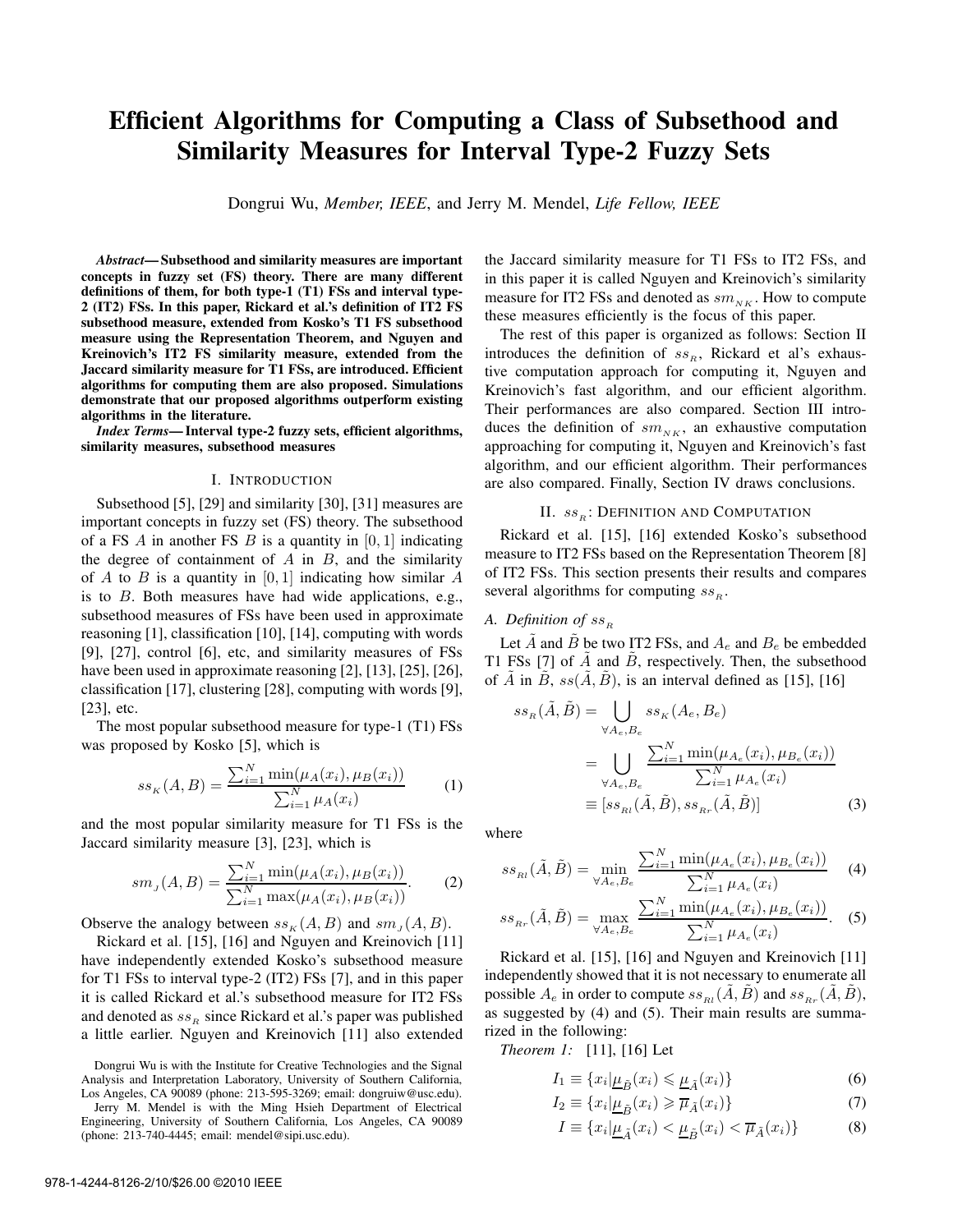and

$$
\mu_{A_l}(x_i) = \begin{cases}\n\overline{\mu}_{\tilde{A}}(x_i), & x_i \in I_1 \\
\frac{\mu}_{\tilde{A}}(x_i), & x_i \in I_2 \\
\frac{\mu}_{\tilde{A}}(x_i) \text{ or } \overline{\mu}_{\tilde{A}}(x_i), & x_i \in I\n\end{cases}
$$
\n
$$
\mu_{A_r}(x_i) = \begin{cases}\n\frac{\mu_{\tilde{A}}(x_i)}{\overline{\mu}_{\tilde{A}}(x_i), & \overline{\mu}_{\tilde{B}}(x_i) \le \underline{\mu}_{\tilde{A}}(x_i)} \\
\overline{\mu}_{\tilde{A}}(x_i), & \overline{\mu}_{\tilde{B}}(x_i) \ge \overline{\mu}_{\tilde{A}}(x_i) \\
\overline{\mu}_{\tilde{B}}(x_i), & \underline{\mu}_{\tilde{A}}(x_i) < \overline{\mu}_{\tilde{B}}(x_i) < \overline{\mu}_{\tilde{A}}(x_i)\n\end{cases}
$$
\n(10)

Then,

$$
ss_{_{Rl}}(\tilde{A}, \tilde{B}) = \min_{\mu_{A_l}(x_i) \text{ in (9)}} \left[ \frac{\sum_{i=1}^N \min\left(\mu_{A_l}(x_i), \underline{\mu}_{\tilde{B}}(x_i)\right)}{\sum_{i=1}^N \mu_{A_l}(x_i)} \right]
$$
(11)

$$
ss_{Rr}(\tilde{A}, \tilde{B}) = \frac{\sum_{i=1}^{N} \min(\mu_{Ar}(x_i), \overline{\mu}_{\tilde{B}}(x_i))}{\sum_{i=1}^{N} \mu_{Ar}(x_i)}.\quad \Box \tag{12}
$$

*B. Rickard et al.'s Exhaustive Computation Approach*

Observe from (12) that  $ss_{Br}(A, B)$  has a closed-form solution; however, because for each  $x_i \in I$ ,  $\mu_{A_i}(x_i)$  in (9) can have two possible values, to compute  $ss_{B}(\tilde{A}, \tilde{B})$ ,  $2^L$  evaluations of the bracketed term in (11) have to be performed, where  $L$  is the number of elements in  $I$ . This approach [16] is referred to in the present paper as the "exhaustive computation approach" for computing  $ss_{B}(A, B)$ .

Because  $2^L$  can be a rather large number depending on L, the exhaustive computation approach is not efficient. Two more efficient algorithms are introduced next.

#### *C. Nguyen and Kreinovich's Fast Algorithm*

Before introducing Nguyen and Kreinovich's fast algorithm for computing  $ss_{B}(A, B)$ , an important result is needed:

*Theorem 2:* [11] Define

$$
r_j = \frac{\underline{\mu}_{\tilde{B}}(x_j) - \underline{\mu}_{\tilde{A}}(x_j)}{\overline{\mu}_{\tilde{A}}(x_j) - \underline{\mu}_{\tilde{A}}(x_j)}, \quad x_j \in I \tag{13}
$$

$$
I_3 = \{x_j | r_j \leqslant ss_{Rl}(x_j)\}\tag{14}
$$

$$
I_4 = \{x_j | r_j > ss_{Rl}(x_j)\}\tag{15}
$$

Then,

$$
ss_{Rl}(\tilde{A}, \tilde{B}) = \frac{\sum_{x_j \in I_1 \cup I_3} \mu_{\tilde{B}}(x_j) + \sum_{x_j \in I_2 \cup I_4} \mu_{\tilde{A}}(x_j)}{\sum_{x_j \in I_1 \cup I_3} \overline{\mu}_{\tilde{A}}(x_j) + \sum_{x_j \in I_2 \cup I_4} \mu_{\tilde{A}}(x_j)}.
$$
(16)

According to Theorem 2, for every  $x_j \in I$  we can compute its corresponding  $r_j$ . For each  $x_j$  whose corresponding  $r_j$ is smaller than or equal to  $ss_{Rl}(\tilde{A}, \tilde{B}), \overline{\mu}_{\tilde{A}}(x_j)$  must be used in computing  $ss_{Rl}(A, B)$ , and for each  $x_j$  whose corresponding  $r_j$  is larger than  $ss_{Rl}(\tilde{A}, \tilde{B}), \mu_{\tilde{A}}(x_j)$  must be used in computing  $ss_{Rl}(A, B)$ . However, since we do not know  $ss_{Rl}(A, B)$  *a priori*, we cannot determine when  $\overline{\mu}_{\tilde{A}}(x_j)$  or  $\underline{\mu}_{\tilde{A}}(x_j)$  should be used.

One approach is to sort these  $L r_i$  in ascending order. Then, there must exist a *switch point* k such that

$$
\mu_{A_l}(x_j) = \begin{cases} \overline{\mu}_{\tilde{A}}(x_j), & j \leq k \\ \underline{\mu}_{\tilde{A}}(x_j), & j > k \end{cases}
$$
 (17)

where<sup>1</sup>  $r_k \leqslant ss_{Rl}(\tilde{A}, \tilde{B}) < r_{k+1}.$ 

The problem then simplifies to determining the switch point k. Since k can only assume  $L + 1$  values  $(k =$  $(0, 1, \ldots, L)$ , we can enumerate all these k and substitute (17) into (11) to compute the corresponding  $ss_{\scriptscriptstyle{RI}}^k(\tilde{A},\tilde{B})$ . The final  $ss_{Rl}(\tilde{A}, \tilde{B})$  must be the smallest of these  $L + 1$  resulting  $ss^{\tilde k}_{_{RI}}(\tilde A,\tilde B).$ 

Nguyen and Kreinovich's [11] fast algorithm for computing  $ss_{B}(A, B)$  is based on the above idea, and is given in Algorithm 1. It is much faster than the exhaustive computation approach, as demonstrated in Section II-E; however, it first needs to sort  $r_i$ , which requires extra memory and is also time-consuming, especially when the set  $I$  is large. A more efficient algorithm, which avoids the ranking, is proposed next.

| Algorithm 1: Nguyen and Kreinovich's Fast Algorithm                                                                                                                                  |  |  |  |  |  |
|--------------------------------------------------------------------------------------------------------------------------------------------------------------------------------------|--|--|--|--|--|
| for Computing $ss_{B}(A, B)$                                                                                                                                                         |  |  |  |  |  |
| Find $I_1$ in (6), $I_2$ in (7), and $I$ in (8)                                                                                                                                      |  |  |  |  |  |
|                                                                                                                                                                                      |  |  |  |  |  |
| $n = \sum_{\substack{x_i \in I_1 \cup I \\ x_i \in I_1 \cup I}} \underline{\mu}_{\tilde{A}}(x_i) + \sum_{\substack{x_i \in I_2 \\ x_i \in I_2}} \underline{\mu}_{\tilde{B}}(x_i) \\$ |  |  |  |  |  |
| $ss_0 = n/d$                                                                                                                                                                         |  |  |  |  |  |
| for each $x_i \in I$                                                                                                                                                                 |  |  |  |  |  |
| Compute $r_i$ in (13)                                                                                                                                                                |  |  |  |  |  |
| end                                                                                                                                                                                  |  |  |  |  |  |
| Sort $\{r_i\}$ in ascending order and call them $r_1, r_2, , r_L$                                                                                                                    |  |  |  |  |  |
| Match $\{x_i\}$ in I with the order of $\{r_j\}$ and call them $x_1, x_2, , x_L$                                                                                                     |  |  |  |  |  |
| for $j = 1$ to L                                                                                                                                                                     |  |  |  |  |  |
| $n = n + \mu_{\tilde{B}}(x_j) - \mu_{\tilde{A}}(x_j)$                                                                                                                                |  |  |  |  |  |
| $d = d + \overline{\mu}_{\tilde{A}}(x_j) - \mu_{\tilde{A}}(x_j)$                                                                                                                     |  |  |  |  |  |
| $ss_i = n/d$                                                                                                                                                                         |  |  |  |  |  |
| end                                                                                                                                                                                  |  |  |  |  |  |
| $ss_{Rl}(\tilde{A}, \tilde{B}) = \min_{j=0,1,L} ss_j$                                                                                                                                |  |  |  |  |  |

## D. New Efficient Algorithm for Computing  $ss_{_{Rl}}(\tilde{A}, \tilde{B})$

Theorem 1 indicates that in computing  $ss_{Rl}(\tilde{A}, \tilde{B})$ ,  $\mu_{A_i}(x_i)$  can either be  $\mu_{\tilde{A}}(x_i)$  or  $\overline{\mu}_{\tilde{A}}(x_i)$  for  $x_i \in I$ . Let  $I_5$  be an arbitrary subset of I, and  $I_6$  be its complementary set in I. Define

$$
A_e \equiv \begin{cases} \overline{\mu}_{\tilde{A}}(x_i), & x_i \in I_1 \cup I_6 \\ \underline{\mu}_{\tilde{A}}(x_i), & x_i \in I_2 \cup I_5 \end{cases}
$$
 (18)

Then, it follows from (4), (18) and (11) that

$$
ss_{\text{R1}}(\tilde{A}, \tilde{B})
$$
  
= 
$$
\min_{I_5, I_6} \left[ \frac{\sum_{x_i \in I_1 \cup I_6} \mu_{\tilde{B}}(x_i) + \sum_{x_i \in I_2 \cup I_5} \mu_{\tilde{A}}(x_i)}{\sum_{x_i \in I_1 \cup I_6} \overline{\mu}_{\tilde{A}}(x_i) + \sum_{x_i \in I_2 \cup I_5} \mu_{\tilde{A}}(x_i)} \right]
$$
(19)

<sup>1</sup>Note that k in (17) is very similar to the switch point used in the Karnik-Mendel (KM) Algorithms [4], [7] or the Enhanced Karnik-Mendel (EKM) Algorithms [21], [24] for computing the centroid of IT2 FSs, type-reduction of IT2 fuzzy logic systems, etc. So,  $ss_{Rl}(\tilde{A}, \tilde{B})$  can also be computed using a modified KM Algorithm; however, our experiments showed that this approach is slower than our efficient algorithm. So, its details are not presented here.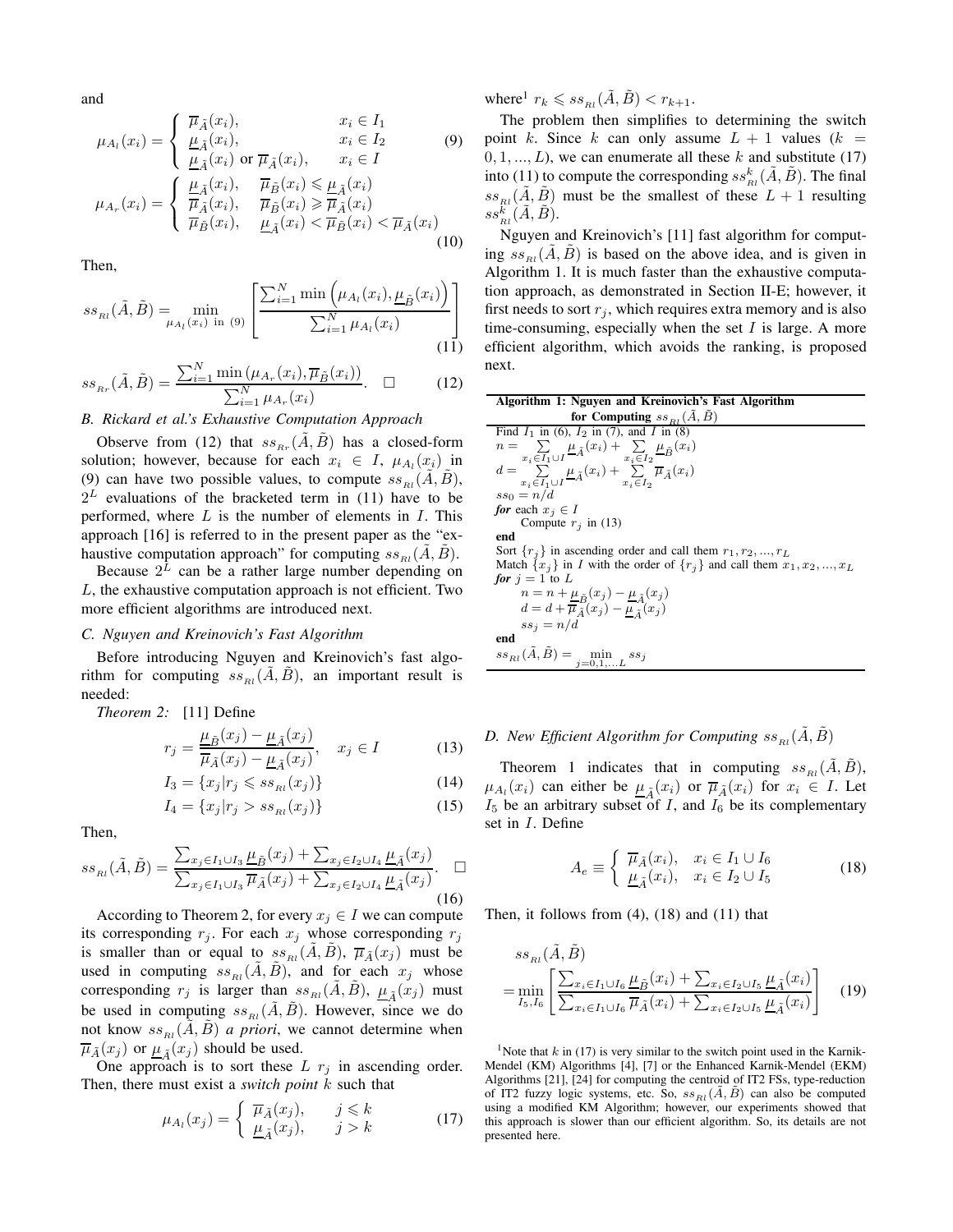Define

$$
a \equiv \sum_{x_i \in I_1} \underline{\mu}_{\tilde{B}}(x_i) + \sum_{x_i \in I_2} \underline{\mu}_{\tilde{A}}(x_i)
$$
 (20)

$$
b \equiv \sum_{x_i \in I_1} \overline{\mu}_{\tilde{A}}(x_i) + \sum_{x_i \in I_2} \underline{\mu}_{\tilde{A}}(x_i)
$$
 (21)

$$
y(I_5, I_6) \equiv \frac{\sum_{x_i \in I_5} \underline{\mu}_{\tilde{A}}(x_i) + \sum_{x_i \in I_6} \underline{\mu}_{\tilde{B}}(x_i) + a}{\sum_{x_i \in I_5} \underline{\mu}_{\tilde{A}}(x_i) + \sum_{x_i \in I_6} \overline{\mu}_{\tilde{A}}(x_i) + b}
$$
(22)

Then, (19) can be re-expressed as

$$
ss_{Rl}(\tilde{A}, \tilde{B}) = \min_{I_5, I_6} y(I_5, I_6).
$$
 (23)

The following theorem specifies the properties of  $y(I_5, I_6)$ when  $ss_{Rl}(\tilde{A}, \tilde{B})$  is obtained. The proof is given in the Appendix.

*Theorem 3:* If  $y(I_5, I_6)$  cannot be reduced by converting any *single*  $x_k$  in  $I_5$  to  $I_6$ , i.e.,  $\forall x_k \in I_5$ ,

$$
\frac{\sum_{x_i \in I_5 \setminus x_k} \underline{\mu}_{\tilde{A}}(x_i) + \sum_{x_i \in I_6 \cup x_k} \underline{\mu}_{\tilde{B}}(x_i) + a}{\sum_{x_i \in I_5 \setminus x_k} \underline{\mu}_{\tilde{A}}(x_i) + \sum_{x_i \in I_6 \cup x_k} \overline{\mu}_{\tilde{A}}(x_i) + b} \geqslant y(I_5, I_6)
$$
\n(24)

where  $I_5 \setminus x_k$  denotes a set obtained by removing  $x_k$  from  $I_5$ , and  $y(I_5, I_6)$  cannot be reduced either by converting any *single*  $x_k$  in  $I_6$  to  $I_5$ , i.e.,  $\forall x_k \in I_6$ ,

$$
\frac{\sum_{x_i \in I_5 \cup x_k} \underline{\mu}_{\tilde{A}}(x_i) + \sum_{x_i \in I_6 \setminus x_k} \underline{\mu}_{\tilde{B}}(x_i) + a}{\sum_{x_i \in I_5 \cup x_k} \underline{\mu}_{\tilde{A}}(x_i) + \sum_{x_i \in I_6 \setminus x_k} \overline{\mu}_{\tilde{A}}(x_i) + b} \ge y(I_5, I_6)
$$
\n(25)

Then  $ss_{B}(\tilde{A}, \tilde{B}) = y(I_5, I_6)$ .

According to Theorem 3, given an arbitrary initialization of  $ss_{R_l}(\tilde{A}, \tilde{B})$ , one can switch  $\mu_{A_l}(x_i)$  from  $\underline{\mu}_{\tilde{A}}(x_i)$  to  $\overline{\mu}_{\tilde{A}}(x_i)$  or from  $\overline{\mu}_{\tilde{A}}(x_i)$  to  $\underline{\mu}_{\tilde{A}}(x_i)$  for  $\forall x_i \in I$  gradually until any single switch of  $\mu_{A_l}(x_i)$  cannot reduce  $ss_{R_l}(\tilde{A}, \tilde{B})$ further, as described by Algorithm 2. Observe that this algorithm is very similar to the sequential minimal optimization (SMO) algorithm [12] for training support vector machines (SVMs) [18].

#### *E. Comparative Studies*

Simulations were performed to compare the three algorithms for computing  $ss_{B}(A, B)$ . The platform was a Dell PWS690 running Windows XP X64 and Matlab R2007a with Intel Xeon 5150@2.66GHz processor and 2GB RAM.

N was chosen to be {10, 20, 50, 100, 200, 500, 1000}. For each N, 10,000 Monte Carlo simulations were used to compute  $ss_{Rl}(\tilde{A}, \tilde{B})$ , i.e., for each N, 10,000  $\mu_{\tilde{B}}(x_i)$  were generated from random IT2 FSs with trapezoidal upper and lower membership functions, and 10,000 pairs of  $\{\underline{\mu}_{\tilde{A}}(x_i), \overline{\mu}_{\tilde{A}}(x_i)\}$ were generated in a similar way.

The total computation time of 10,000 Monte Carlo simulations for the three algorithms are shown in Table I for different N. Observe that both Nguyen and Kreinovich's fast algorithm and our efficient algorithm outperform the exhaustive computation approach significantly, and our efficient algorithm is faster than Nguyen and Kreinovich's fast

#### Algorithm 2: New Efficient Algorithm for Computing  $ss_R$  $(A, B)$

Find 
$$
I_1
$$
 in (6),  $I_2$  in (7), and  $I$  in (8)  
\n $n = \sum_{x_i \in I_1} \mu_{\tilde{A}}(x_i) + \sum_{x_i \in I \cup I_2} \mu_{\tilde{B}}(x_i)$   
\n $d = \sum_{x_i \in I_1} \mu_{\tilde{A}}(x_i) + \sum_{x_i \in I \cup I_2} \overline{\mu}_{\tilde{A}}(x_i)$   
\n $ss_{Rl}(\tilde{A}, \tilde{B}) = n/d$   
\n $ss_0 = 1$   
\nDenote  $\{x_j\}$  in  $I$  as  $x_1, x_2, ..., x_L$   
\n $sign_j = -1, j = 1, 2, ..., L$   
\nwhile  $ss_0 > ss_{Rl}(\tilde{A}, \tilde{B})$   
\n $ss_0 = ss_{Rl}(\tilde{A}, \tilde{B})$   
\nfor  $j = 1$  to  $L$   
\n $n' = n + sign_j \cdot (\mu_{\tilde{B}}(x_j) - \mu_{\tilde{A}}(x_j))$   
\n $d' = d + sign_j \cdot (\overline{\mu}_{\tilde{A}}(x_j) - \mu_{\tilde{A}}(x_j))$   
\nif  $n'/d' < ss_{Rl}(\tilde{A}, \tilde{B})$   
\n $sign_j = -sign_j$   
\n $d = d'$   
\n $ss_{Rl}(\tilde{A}, \tilde{B}) = n/d$   
\nend  
\nend  
\nend

end

algorithm, though the performance improvement decreases as N increases<sup>2</sup>.

TABLE I TOTAL COMPUTATION TIME (10,000 MONTE CARLO RUNS) OF THE THREE ALGORITHMS USED TO COMPUTE  $ss_{Rl}(\tilde{A}, \tilde{B})$ .

| $\boldsymbol{N}$ | Exhaustive      |              | Fast Algorithm Efficient Algorithm | $t_{N K} - t_{W M}$ |
|------------------|-----------------|--------------|------------------------------------|---------------------|
|                  | Computation (s) | $t_{NK}$ (s) | $t_{WM}$ (s)                       | $t_{NK}$            |
| 10               | 31.1902         | 0.5897       | 0.4221                             | 28.42%              |
| 20               |                 | 0.6022       | 0.4421                             | 26.59%              |
| 50               |                 | 0.6944       | 0.5336                             | 23.17%              |
| 100              |                 | 0.8111       | 0.6350                             | 21.71%              |
| 200              |                 | 0.9973       | 0.8136                             | 18.42%              |
| 500              |                 | 1.5823       | 1.4332                             | 9.42%               |
| 1,000            |                 | 2.5202       | 2.3276                             | 7.64%               |

#### III.  $sm_{NK}$ : DEFINITION AND COMPUTATION

Nguyen and Kreinovich [11] extended the Jaccard similarity measure for T1 FSs to IT2 FSs. This section presents their results and compares several algorithms for computing  $sm_{NK}$ .

#### *A. Definition*

Let  $\tilde{A}$  and  $\tilde{B}$  be two IT2 FSs, and  $A_e$  and  $B_e$  be their embedded T1 FSs. Then, the similarity of  $\vec{A}$  in  $\vec{B}$ ,

<sup>&</sup>lt;sup>2</sup>For our efficient algorithm, the number of *while* iterations is  $O(N^a)$ , where a is a very small positive number, i.e., the number of *while* iterations increases slightly as N increases. Meanwhile, the time to finish each *while* iteration is  $O(N)$ , so the total computational cost of the *while* loop is  $O(N^{1+a})$ . For the fast algorithm, the *for* loop has computational cost  $O(N)$ . So, as N increases, the computational cost saving of the efficient algorithm, gained by not computing and sorting  $\{r_j\}$ , diminishes.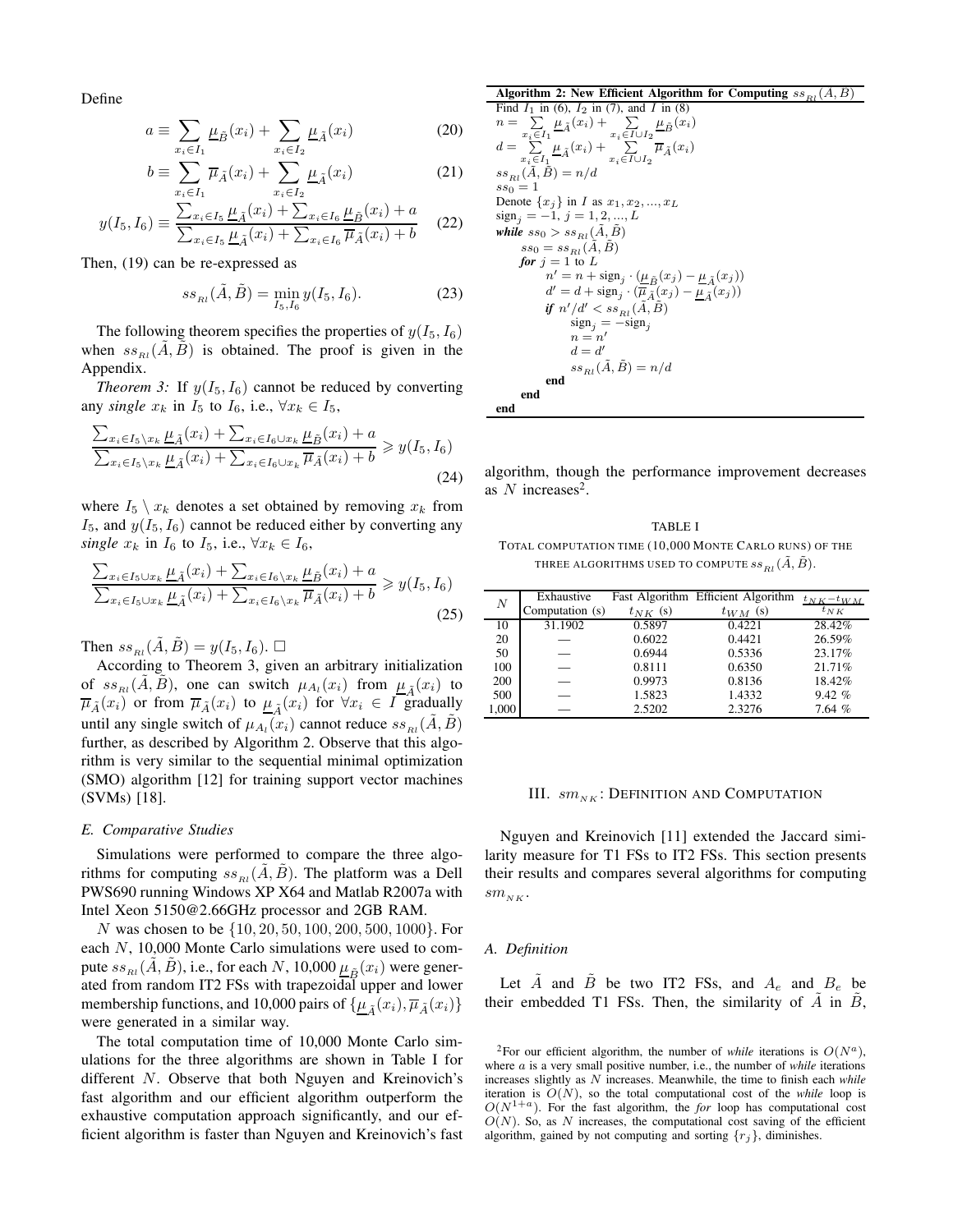$sm_{N\ltimes K}(\tilde{A}, \tilde{B})$ , is an interval defined as [11]

$$
sm_{_{NK}}(\tilde{A}, \tilde{B}) = \bigcup_{\forall A_e, B_e} sm_{_K}(A_e, B_e)
$$
  
= 
$$
\bigcup_{\forall A_e, B_e} \frac{\sum_{i=1}^{N} \min(\mu_{A_e}(x_i), \mu_{B_e}(x_i))}{\sum_{i=1}^{N} \max(\mu_{A_e}(x_i), \mu_{B_e}(x_i))}
$$
  
 
$$
\equiv [sm_{_{NKI}}(\tilde{A}, \tilde{B}), sm_{_{NKI}}(\tilde{A}, \tilde{B})]
$$
 (26)

where

$$
sm_{_{NKl}}(\tilde{A}, \tilde{B}) = \min_{\forall A_e, B_e} \frac{\sum_{i=1}^{N} \min(\mu_{A_e}(x_i), \mu_{B_e}(x_i))}{\sum_{i=1}^{N} \max(\mu_{A_e}(x_i), \mu_{B_e}(x_i))}
$$
\n
$$
sm_{_{NKr}}(\tilde{A}, \tilde{B}) = \max_{\forall A_e, B_e} \frac{\sum_{i=1}^{N} \min(\mu_{A_e}(x_i), \mu_{B_e}(x_i))}{\sum_{i=1}^{N} \max(\mu_{A_e}(x_i), \mu_{B_e}(x_i))}
$$
\n(28)

Nguyen and Kreinovich [11] showed that it is not necessary to enumerate all possible  $A_e$  and  $B_e$  in order to compute  $sm_{NKL}(A, B)$  and  $sm_{NKT}(A, B)$ , as suggested by (27) and (28). Their main results are summarized in the following:

*Theorem 4:* [11] Let

$$
I_1 \equiv \{x_i | \underline{\mu}_{\tilde{B}}(x_i) > \overline{\mu}_{\tilde{A}}(x_i) \}
$$
\n(29)

$$
I_2 \equiv \{x_i | \underline{\mu}_{\tilde{A}}(x_i) > \overline{\mu}_{\tilde{B}}(x_i) \}
$$
\n(30)

$$
I \equiv \{x_i | \max(\underline{\mu}_{\tilde{A}}(x_i), \underline{\mu}_{\tilde{B}}(x_i)) \le \min(\overline{\mu}_{\tilde{A}}(x_i), \overline{\mu}_{\tilde{B}}(x_i))\}
$$
(31)

i.e., I is the set of all  $x_i$  whose  $[\underline{\mu}_{\tilde{A}}(x_i), \overline{\mu}_{\tilde{A}}(x_i)]$  and  $[\underline{\mu}_{\tilde{B}}(x_i), \overline{\mu}_{\tilde{B}}(x_i)]$  overlap. Define

$$
\mu_{A_l}(x_i) = \begin{cases} \frac{\mu_{\tilde{A}}(x_i),}{\overline{\mu}_{\tilde{A}}(x_i),} & x_i \in I_1 \\ \frac{\mu_{\tilde{A}}(x_i)}{\mu_{\tilde{A}}(x_i)} \text{ or } \overline{\mu}_{\tilde{A}}(x_i), & x_i \in I \end{cases}
$$
(32)

$$
\mu_{B_l}(x_i) = \begin{cases} \frac{\mu_{\tilde{B}}(x_i), & \mu_{A_l}(x_i) = \overline{\mu}_{\tilde{A}}(x_i) \\ \overline{\mu}_{\tilde{B}}(x_i), & \mu_{A_l}(x_i) = \underline{\mu}_{\tilde{A}}(x_i) \end{cases}
$$
(33)

$$
\mu_{A_r}(x_i) = \begin{cases} \overline{\mu}_{\tilde{A}}(x_i), & x_i \in I_1 \\ \frac{\mu_{\tilde{A}}(x_i)}{\min(\overline{\mu}_{\tilde{A}}(x_i), \overline{\mu}_{\tilde{B}}(x_i))}, & x_i \in I_2 \\ \end{cases}
$$
(34)

$$
\mu_{B_r}(x_i) = \begin{cases} \frac{\mu_{\tilde{B}}(x_i), & x_i \in I_1 \\ \overline{\mu}_{\tilde{B}}(x_i), & x_i \in I_2 \\ \min(\overline{\mu}_{\tilde{A}}(x_i), \overline{\mu}_{\tilde{B}}(x_i)), & x_i \in I \end{cases}
$$
(35)

Then,

$$
sm_{_{NK}}(\tilde{A}, \tilde{B}) \equiv [sm_{_{NKl}}(\tilde{A}, \tilde{B}), sm_{_{NKr}}(\tilde{A}, \tilde{B})]
$$
(36)

where

$$
sm_{_{NKl}}(\tilde{A}, \tilde{B}) = \min_{\substack{\mu_{A_l}(x_i) \text{ in (32)}} \atop \mu_{B_l}(x_i) \text{ in (33)}} \left[ \frac{\sum_{i=1}^N \min \left( \mu_{A_l}(x_i), \mu_{B_l}(x_i) \right)}{\sum_{i=1}^N \max \left( \mu_{A_l}(x_i), \mu_{B_l}(x_i) \right)} \right]
$$
(37)

$$
sm_{_{NKr}}(\tilde{A}, \tilde{B}) = \frac{\sum_{i=1}^{N} \min(\mu_{A_r}(x_i), \mu_{B_r}(x_i))}{\sum_{i=1}^{N} \max(\mu_{A_r}(x_i), \mu_{B_r}(x_i))}.\quad \Box \quad (38)
$$

### *B. The Exhaustive Computation Approach*

Observe from (38) that  $sm_{NKT}(\tilde{A}, \tilde{B})$  has a closed-form solution; however, because for each  $x_i \in I$ ,  $\mu_{A_i}(x_i)$  in (32) can have two possible values, to compute  $sm_{NKL}(\tilde{A}, \tilde{B})$ ,  $2^L$  evaluations of the bracketed term in (37) have to be performed, where  $L$  is the number of elements in  $I$ . This approach is referred to in this paper as the "exhaustive computation approach" for computing  $sm_{NKL}(A, B)$ .

Because  $2^L$  can be a very large number depending on  $L$ , the exhaustive computation approach is not efficient. Two faster algorithms for computing  $sm_{NKL}(\tilde{A}, \tilde{B})$  are introduced next.

#### *C. Nguyen and Kreinovich's Fast Algorithm*

Without loss of generality, assume  $\overline{\mu}_{\tilde{A}}(x_i) \geq \overline{\mu}_{\tilde{B}}(x_i)$  for  $\forall x_i$ . If this is not true, then we can swap  $[\underline{\mu}_{\tilde{A}}(x_i), \overline{\mu}_{\tilde{A}}(x_i)]$ and  $[\underline{\mu}_{\tilde{B}}(x_j), \overline{\mu}_{\tilde{B}}(x_i)]$ , and this does not affect the value of  $sm_{NKL}(A, B)$ .

*Theorem 5:* [11] Define

$$
r_j = \frac{\underline{\mu}_{\tilde{B}}(x_j) - \underline{\mu}_{\tilde{A}}(x_j)}{\overline{\mu}_{\tilde{A}}(x_j) - \overline{\mu}_{\tilde{B}}(x_j)}, \quad x_j \in I \tag{39}
$$

$$
I_3 = \{x_j | r_j \leqslant sm_{_{Rl}}(x_j)\}\tag{40}
$$

$$
I_4 = \{x_j | r_j > sm_{_{Rl}}(x_j)\}\tag{41}
$$

Then,

$$
ss_{Rl}(\tilde{A}, \tilde{B}) = \frac{\sum_{x_j \in I_1 \cup I_4} \mu_{\tilde{A}}(x_j) + \sum_{x_j \in I_2 \cup I_3} \mu_{\tilde{B}}(x_j)}{\sum_{x_j \in I_1 \cup I_4} \overline{\mu}_{\tilde{B}}(x_j) + \sum_{x_j \in I_2 \cup I_3} \overline{\mu}_{\tilde{A}}(x_j)}.
$$
(42)

Theorem 5 is the basis of Nguyen and Kreinovich's [11] fast algorithm for computing  $sm_{NKL}(A, B)$ , as shown in Algorithm 3. The rationale is similar to that explained in Section II-C. Algorithm 3 is much faster than the exhaustive computation approach, as demonstrated in Section III-E; however, it needs to swap  $[\underline{\mu}_{\tilde{A}}(x_i), \overline{\mu}_{\tilde{A}}(x_i)]$  and  $[\underline{\mu}_{\tilde{B}}(x_i), \overline{\mu}_{\tilde{B}}(x_i)]$  and to rank  $r_j$ , which requires extra memory and is also time-consuming. A more efficient algorithm, which avoids these steps, is proposed next.

### *D. New Efficient Algorithm for Computing*  $sm_{NKL}(\tilde{A}, \tilde{B})$

Theorem 4 indicates that in computing  $sm_{NKL}(A, B)$ ,  $\mu_{A_i}(x_i)$  can either be  $\mu_{\tilde{A}}(x_i)$  or  $\overline{\mu}_{\tilde{A}}(x_i)$  for  $x_i \in I$ . Let  $I_5$  be an arbitrary subset of I, and  $I_6$  be its complementary set in I. Define

$$
A_e \equiv \begin{cases} \frac{\mu_{\tilde{A}}(x_i), & x_i \in I_1 \cup I_5\\ \overline{\mu}_{\tilde{A}}(x_i), & x_i \in I_2 \cup I_6 \end{cases}
$$
(43)

$$
B_e \equiv \begin{cases} \overline{\mu}_{\tilde{B}}(x_i), & \mu_{A_e}(x_i) = \underline{\mu}_{\tilde{A}}(x_i) \\ \underline{\mu}_{\tilde{B}}(x_i), & \mu_{A_e}(x_i) = \overline{\mu}_{\tilde{A}}(x_i) \end{cases}
$$
(44)

Then,  $sm_{NKL}(\tilde{A}, \tilde{B})$  can be re-written as

$$
sm_{NKL}(\tilde{A}, \tilde{B}) = \min_{I_5, I_6} \left[ \frac{\sum_{x_i \in I_1 \cup I_5} \underline{\mu}_{\tilde{A}}(x_i) + \sum_{x_i \in I_2 \cup I_6} \underline{\mu}_{\tilde{B}}(x_i)}{\sum_{x_i \in I_1 \cup I_5} \overline{\mu}_{\tilde{B}}(x_i) + \sum_{x_i \in I_2 \cup I_6} \overline{\mu}_{\tilde{A}}(x_i)} \right] \tag{45}
$$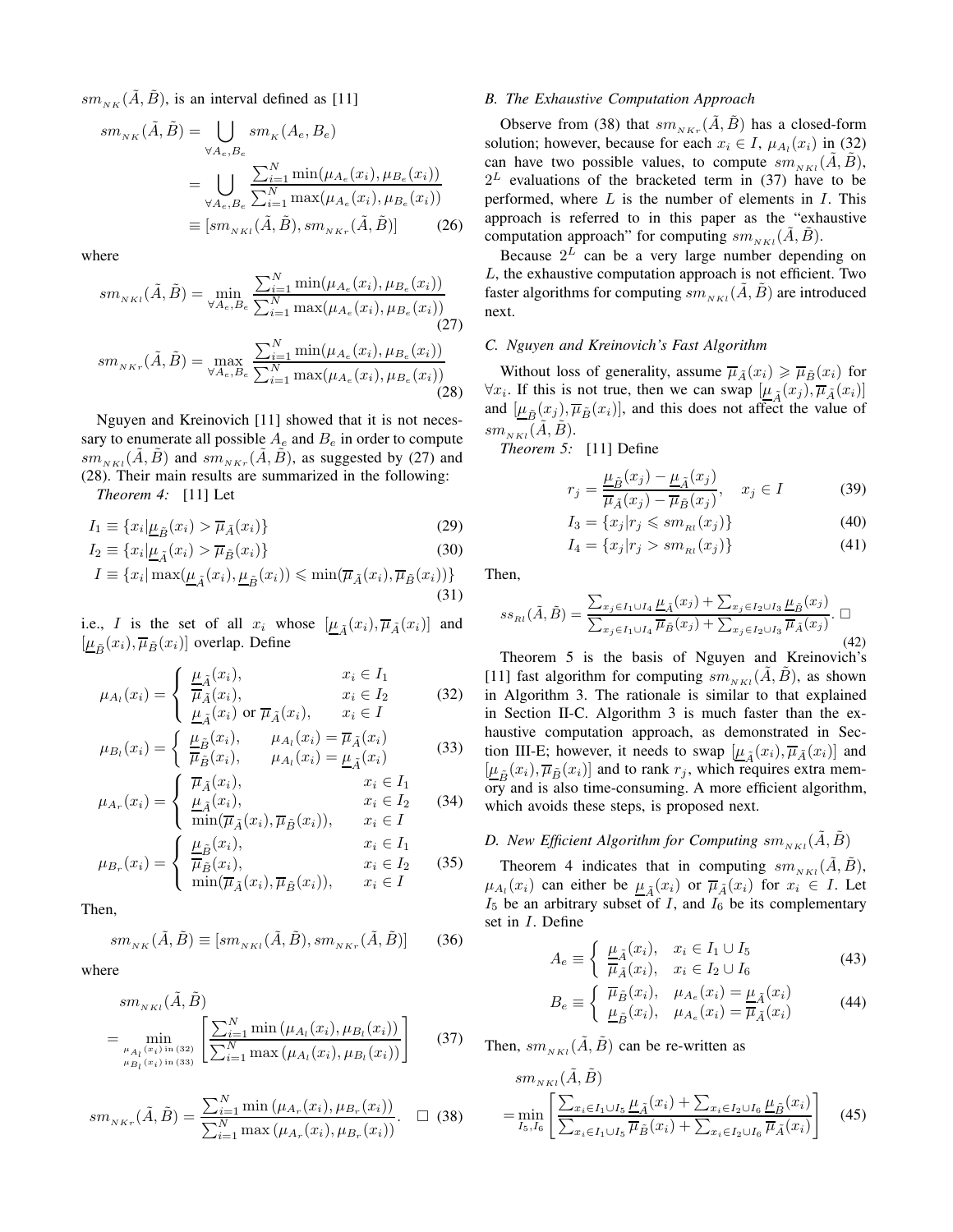Algorithm 3\* : Nguyen and Kreinovich's Fast Algorithm for Computing  $sm_{NKL}(\tilde{A}, \tilde{B})$ 

*for*  $i = 1$  to N  $\pmb{if} \; \overline{\mu}_{\tilde{A}}(x_i) < \overline{\mu}_{\tilde{B}}(x_i)$ Swap  $[\underline{\mu}_{\tilde{A}}(x_i), \overline{\mu}_{\tilde{A}}(x_i)]$  and  $[\underline{\mu}_{\tilde{B}}(x_i), \overline{\mu}_{\tilde{B}}(x_i)]$ <br>end end  $n =$  $\sum_{i=1}^N \underline{\mu}_{\tilde{B}}(x_i)$  $d = \sum_{i=1}^N \overline{\mu}_{\tilde{A}}(x_i)$  $sm_0=n/d$ Find  $I_1$  in (29) Construct I' as the complement of  $I_1$  in  $\{x_i\}_{i=1}^N$ *for* each  $x_j \in I'$ Compute  $r_j$  in (39) end Sort  $\{r_i\}$  in *descending* order and call them  $r_1, r_2, ..., r_L$ Match  $\{x_j\}$  in I with the order of  $\{r_j\}$  and call them  $x_1, x_2, ..., x_L$ *for*  $j = 1$  to L  $n = n - \underline{\mu}_{\tilde{B}}(x_j) + \underline{\mu}_{\tilde{A}}(x_j)$  $d = d - \overline{\mu}_{\tilde{A}}(x_j) + \overline{\mu}_{\tilde{B}}(x_j)$ <br>s $m_j = n/d$ end  $sm_{NKL}(A, \tilde{B}) =$  $\min_{j=0,1,...L} sm_j$ 

This algorithm is not exactly the same as that in [11] because the latter has some typographical errors.

Define

$$
a \equiv \sum_{x_i \in I_1} \underline{\mu}_{\tilde{A}}(x_i) + \sum_{x_i \in I_2} \underline{\mu}_{\tilde{B}}(x_i)
$$
(46)

$$
b \equiv \sum_{x_i \in I_1} \overline{\mu}_{\tilde{B}}(x_i) + \sum_{x_i \in I_2} \overline{\mu}_{\tilde{A}}(x_i)
$$
 (47)

$$
y(I_5, I_6) \equiv \frac{\sum_{x_i \in I_5} \underline{\mu}_{\tilde{A}}(x_i) + \sum_{x_i \in I_6} \underline{\mu}_{\tilde{B}}(x_i) + a}{\sum_{x_i \in I_5} \overline{\mu}_{\tilde{B}}(x_i) + \sum_{x_i \in I_6} \overline{\mu}_{\tilde{A}}(x_i) + b}
$$
(48)

Then, (45) can be re-expressed as

$$
sm_{NKL}(\tilde{A}, \tilde{B}) = \min_{I_5, I_6} y(I_5, I_6)
$$
 (49)

The following theorem specifies the properties of  $y(I_5, I_6)$ when  $sm_{NKL}(\tilde{A}, \tilde{B})$  is obtained. Its proof is very similar to that in the Appendix, and is left to the reader as an exercise.

*Theorem 6:* If  $y(I_5, I_6)$  cannot be reduced by converting any *single*  $x_k$  in  $I_5$  to  $I_6$ , i.e.,  $\forall x_k \in I_5$ ,

$$
\frac{\sum_{x_i \in I_5 \setminus x_k} \underline{\mu}_{\tilde{A}}(x_i) + \sum_{x_i \in I_6 \cup x_k} \underline{\mu}_{\tilde{B}}(x_i) + a}{\sum_{x_i \in I_5 \setminus x_k} \overline{\mu}_{\tilde{B}}(x_i) + \sum_{x_i \in I_6 \cup x_k} \overline{\mu}_{\tilde{A}}(x_i) + b} \ge y(I_5, I_6) \tag{50}
$$

and  $y(I_5, I_6)$  cannot be reduced either by converting any *single*  $x_k$  in  $I_6$  to  $I_5$ , i.e.,  $\forall x_k \in I_6$ ,

$$
\frac{\sum_{x_i \in I_5 \cup x_k} \underline{\mu}_{\tilde{A}}(x_i) + \sum_{x_i \in I_6 \setminus x_k} \underline{\mu}_{\tilde{B}}(x_i) + a}{\sum_{x_i \in I_5 \cup x_k} \overline{\mu}_{\tilde{B}}(x_i) + \sum_{x_i \in I_6 \setminus x_k} \overline{\mu}_{\tilde{A}}(x_i) + b} \geq y(I_5, I_6) \tag{51}
$$

Then  $sm_{NKL}(\tilde{A}, \tilde{B}) = y(I_5, I_6)$ .  $\Box$ 

According to Theorem 6, given an arbitrary initialization of  $sm_{NKL}(\tilde{A}, \tilde{B})$ , one can switch  $\mu_{A_l}(x_i)$  from  $\mu_{\tilde{A}}(x_i)$  to  $\overline{\mu}_{\tilde{A}}(x_i)$  or from  $\overline{\mu}_{\tilde{A}}(x_i)$  to  $\underline{\mu}_{\tilde{A}}(x_i)$  [ $\mu_{B_l}(x_i)$  is updated accordingly] for  $\forall x_i \in I$  gradually until any single switch of  $\mu_{A_l}(x_i)$  cannot reduce  $sm_{NKL}(\tilde{A}, \tilde{B})$  further, as described by Algorithm 4.

Algorithm 4: New Efficient Algorithm\nfor Computing 
$$
sm_{NKL}(\tilde{A}, \tilde{B})
$$
\nFind  $I_1$  in (29),  $I_2$  in (30), and  $I$  in (31)\n
$$
n = \sum_{x_i \in I_1} \underline{\mu}_{\tilde{A}}(x_i) + \sum_{x_i \in I \cup I_2} \underline{\mu}_{\tilde{B}}(x_i)
$$
\n
$$
d = \sum_{x_i \in I_1} \overline{\mu}_{\tilde{B}}(x_i) + \sum_{x_i \in I \cup I_2} \overline{\mu}_{\tilde{A}}(x_i)
$$
\n
$$
sm_{NKL}(\tilde{A}, \tilde{B}) = n/d
$$
\n
$$
sm_0 = 1
$$
\nDenote  $\{x_j\}$  in  $I$  as  $x_1, x_2, ..., x_L$ \n
$$
sign_j = -1, j = 1, 2, ..., L
$$
\nwhile  $sm_0 > sm_{NKl}(\tilde{A}, \tilde{B})$ \nfor  $j = 1$  to  $L$ \nfor  $n' = n + sign_j \cdot (\underline{\mu}_{\tilde{B}}(x_j) - \underline{\mu}_{\tilde{A}}(x_j))$ \n
$$
d' = d + sign_j \cdot (\overline{\mu}_{\tilde{A}}(x_j) - \overline{\mu}_{\tilde{B}}(x_j))
$$
\nif  $n'/d' < sm_{NKl}(\tilde{A}, \tilde{B})$ \n
$$
sign_j = -sign_j
$$
\n
$$
n = n'
$$
\n
$$
d = d'
$$
\n
$$
sm_{NKL}(\tilde{A}, \tilde{B}) = n/d
$$
\nend end

#### *E. Comparative Studies*

Simulations were performed to compare the three algorithms for computing  $sm_{NKL}(A, B)$ . The platform was the same as that described in Section II-E. This simulation setup was also similar, except that here 10,000 pairs of  $\{\underline{\mu}_{\tilde{B}}(x_i), \overline{\mu}_{\tilde{B}}(x_i)\}$  instead of  $\underline{\mu}_{\tilde{B}}(x_i)$  were also generated from random IT2 FSs.

The total computation time of 10,000 Monte Carlo simulations for the three algorithms are shown in Table II for different  $N$ . Observe that both our efficient algorithm and Nguyen and Kreinovich's fast algorithm outperform the exhaustive computation approach significantly. Our efficient algorithm is also faster than Nguyen and Kreinovich's fast algorithm.

TABLE II TOTAL COMPUTATION TIME (10,000 MONTE CARLO RUNS) OF THE THREE ALGORITHMS FOR  $sm_{NKL}(\tilde{A}, \tilde{B})$ .

| $\boldsymbol{N}$ | Exhaustive      |              | Fast Algorithm Efficient Algorithm | $t_{N K} - t_{WM}$ |
|------------------|-----------------|--------------|------------------------------------|--------------------|
|                  | Computation (s) | $t_{NK}$ (s) | $t_{WM}$ (s)                       | $t_{NK}$           |
| 10               | 131.7550        | 0.5042       | 0.4214                             | 16.43%             |
| 20               |                 | 0.5228       | 0.4279                             | 18.16%             |
| 50               |                 | 0.6347       | 0.5317                             | 16.23%             |
| 100              |                 | 0.7515       | 0.6421                             | 14.56%             |
| 200              |                 | 0.9798       | 0.8592                             | 12.30%             |
| 500              |                 | 1.6897       | 1.5251                             | 9.74%              |
| 1,000            |                 | 2.9063       | 2.6480                             | 8.89%              |

#### IV. CONCLUSIONS

Subsethood and similarity measures are important concepts in FS theory. In this paper, Rickard et al.'s definition of IT2 FS subsethood measure and Nguyen and Kreinovich's IT2 FS similarity measure have been introduced. Efficient algorithms for computing them were also proposed. Simulations demonstrated that our proposed algorithms outperform existing algorithms in the literature.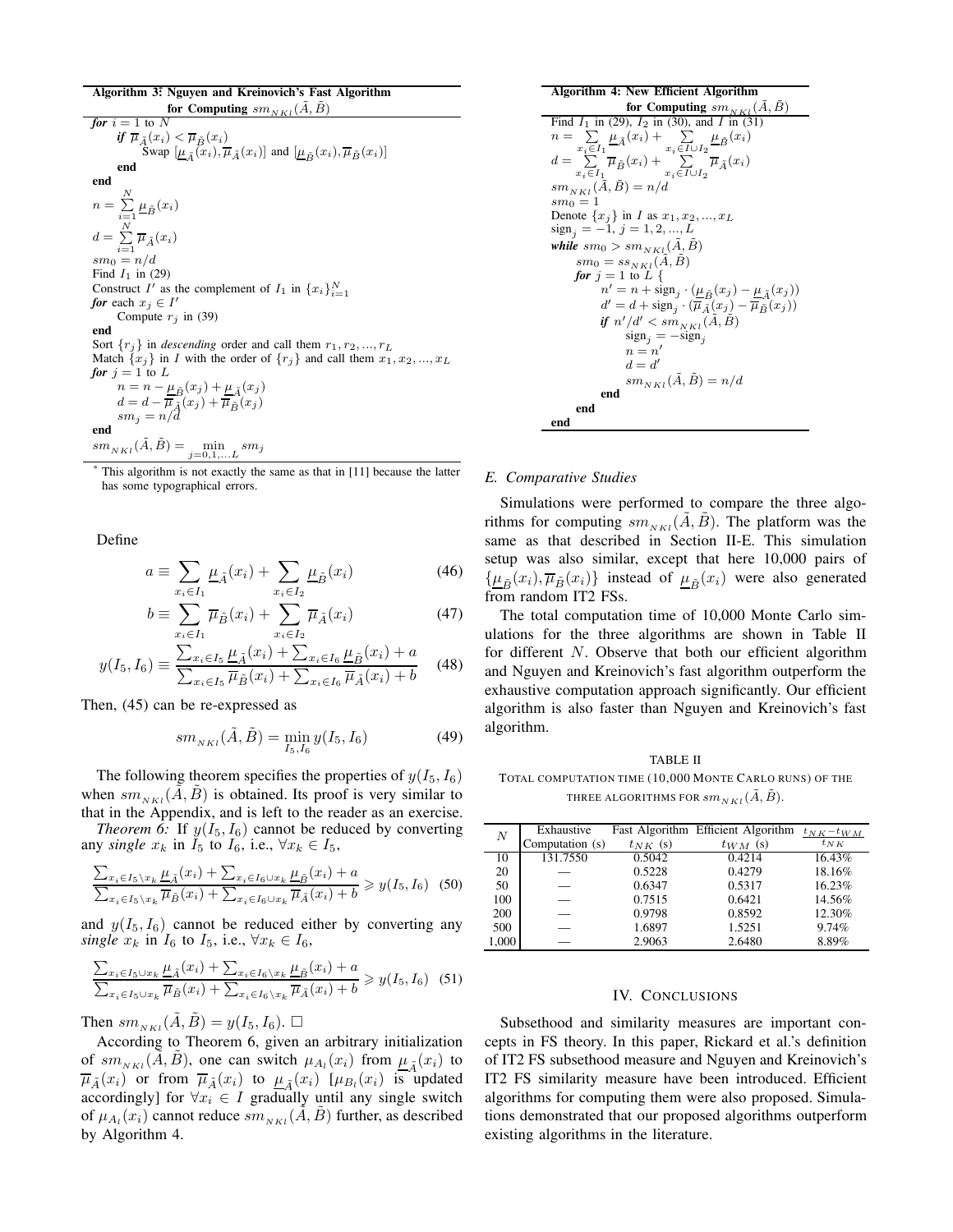$$
\frac{\sum_{x_i \in I_5 \setminus x_k} \mu_{\tilde{A}}(x_i) + \sum_{x_i \in I_6 \cup x_k} \mu_{\tilde{B}}(x_i) + a}{\sum_{x_i \in I_5 \setminus x_k} \mu_{\tilde{A}}(x_i) + \sum_{x_i \in I_6 \cup x_k} \overline{\mu}_{\tilde{A}}(x_i) + b} = \frac{\sum_{x_i \in I_5} \mu_{\tilde{A}}(x_i) + \sum_{x_i \in I_6} \mu_{\tilde{B}}(x_i) + a + [\mu_{\tilde{B}}(x_k) - \mu_{\tilde{A}}(x_k)]}{\sum_{x_i \in I_5} \mu_{\tilde{A}}(x_i) + \sum_{x_i \in I_6} \overline{\mu}_{\tilde{A}}(x_i) + b + [\overline{\mu}_{\tilde{A}}(x_k) - \mu_{\tilde{A}}(x_k)]}
$$
\n
$$
= \frac{y(I_5, I_6)[\sum_{i \in I_5} \mu_{\tilde{A}}(x_i) + \sum_{i \in I_6} \overline{\mu}_{\tilde{A}}(x_i) + b] + [\mu_{\tilde{B}}(x_k) - \mu_{\tilde{A}}(x_k)]}{\sum_{i \in I_5} \mu_{\tilde{A}}(x_i) + \sum_{i \in I_6} \overline{\mu}_{\tilde{A}}(x_i) + b + [\overline{\mu}_{\tilde{A}}(x_k) - \mu_{\tilde{A}}(x_k)]} \tag{52}
$$

Finally, note that although we have studied Rickard et al.'s IT2 FS subsethood measure and Nguyen and Kreinovich's IT2 FS similarity measure in this paper, this does not mean that they are always the best subsethood and similarity measure for IT2 FSs, e.g., in [9], [27] we have shown that Vlachos and Sergiadis's IT2 FS subsethood measure [19] outperforms  $ss<sub>R</sub>$  in computing with words, and in [9], [23] we have shown that a similarity measure constructed based on the average cardinality [20], [22] may be the best in computing with words; however,  $ss_R$  and  $sm_{NK}$  may be more suitable for applications other than computing with words, and hence efficient algorithms for computing them are useful.

#### APPENDIX

#### *A. Proof of Theorem 3*

The left hand side of (24) can be rewritten as (52) on top of this page,

where the last line follows from (22). Substituting (52) into (24) and rearranging, it follows that

$$
\underline{\mu}_{\tilde{B}}(x_k) - \underline{\mu}_{\tilde{A}}(x_k) \geqslant y(I_5, I_6)[\overline{\mu}_{\tilde{A}}(x_k) - \underline{\mu}_{\tilde{A}}(x_k)] \tag{53}
$$

Similarly, from (25) it is obtained that

$$
\underline{\mu}_{\tilde{A}}(x_k) - \underline{\mu}_{\tilde{B}}(x_k) \geqslant y(I_5, I_6)[\underline{\mu}_{\tilde{A}}(x_k) - \overline{\mu}_{\tilde{A}}(x_k)] \tag{54}
$$

To show that  $ss_{Rl}(\tilde{A}, \tilde{B}) = y(I_5, I_6)$ , i.e.,  $y(I_5, I_6)$  is the global minimum, it only needs to show that for any  $I'_5 \subseteq I_5$ and any  $I'_6 \subseteq I_6$ ,

$$
\frac{\sum_{i\in I_5\cup I'_6\setminus I'_5}\mu_{\tilde{A}}(x_i) + \sum_{i\in I_6\cup I'_5\setminus I'_6}\mu_{\tilde{B}}(x_i) + a}{\sum_{i\in I_5\cup I'_6\setminus I'_5}\mu_{\tilde{A}}(x_i) + \sum_{i\in I_6\cup I'_5\setminus I'_6}\mu_{\tilde{A}}(x_i) + b} \geqslant y(I_5, I_6)
$$
\n
$$
(55)
$$

i.e., the switch of *any arbitrary number* of  $x_i$  from  $I_5$  to  $I_6$ and *any arbitrary number* of  $x_i$  from  $I_6$  to  $I_5$  will increase  $y(I_5, I_6)$ . The correctness of (55) is shown in (56) on the next page.

The next-to-the-last line of (56) has made use of (53) and (54).

#### **REFERENCES**

- [1] H. Bustince, "Indicator of inclusion grade for interval-valued fuzzy sets. Application to approximate reasoning based on interval-valued fuzzy sets," *International Journal of Approximate Reasoning*, vol. 23, no. 3, pp. 137–209, 2000.
- [2] V. V. Cross and T. A. Sudkamp, *Similarity and Compatibility in Fuzzy Set Theory: Assessment and Applications*. Heidelberg, NY: Physica-Verlag, 2002.
- [3] P. Jaccard, "Nouvelles recherches sur la distribution florale," *Bulletin de la Societe de Vaud des Sciences Naturelles*, vol. 44, p. 223, 1908.
- [4] N. N. Karnik and J. M. Mendel, "Centroid of a type-2 fuzzy set," *Information Sciences*, vol. 132, pp. 195–220, 2001.
- [5] B. Kosko, "Fuzziness vs. probability," *International Journal of General Systems*, vol. 17, pp. 211–240, 1990.
- [6] C.-T. Lin, "Adaptive subsethood for neural fuzzy control," *International Journal of Systems Science*, vol. 27, no. 10, pp. 937–955, 1996.
- [7] J. M. Mendel, *Uncertain Rule-Based Fuzzy Logic Systems: Introduction and New Directions*. Upper Saddle River, NJ: Prentice-Hall, 2001.
- [8] J. M. Mendel, R. I. John, and F. Liu, "Interval type-2 fuzzy logic systems made simple," *IEEE Trans. on Fuzzy Systems*, vol. 14, no. 6, pp. 808–821, 2006.
- [9] J. M. Mendel and D. Wu, *Perceptual Computing: Aiding People in Making Subjective Judgments*. Hoboken, NJ: Wiley-IEEE Press, 2010.
- [10] F. Morabito and M. Versaci, "On the use of fuzzy subsethood and supersethood for the plasma classification problem in tokamak reactors," in *Proc. 2nd Int'l Conf. on Neural Networks and Artificial Intelligence*, Minsk, Belarus, October 2001.
- [11] H. T. Nguyen and V. Kreinovich, "Computing degrees of subsethood and similarity for interval-valued fuzzy sets: Fast algorithms," in *Proc. 9th Int'l Conf. on Intelligent Technologies*, Samui, Thailand, October 2008, pp. 47–55.
- [12] J. C. Platt, "Fast training of support vector machines using sequential minimal optimization," in *Advances in kernel methods: Support vector machines*, B. Scholkopf, C. Burges, and A. Smola, Eds. Cambridge, MA: MIT Press, 1999, pp. 185–208.
- [13] S. Raha, N. Pal, and K. Ray, "Similarity-based approximate reasoning: Methodology and application," *IEEE Trans. on Systems, Man, and Cybernetics–A*, vol. 32, no. 4, pp. 541– 547, 2002.
- [14] K. Rasmani and Q. Shen, "Subsethood-based fuzzy rule models and their application to student performance classification," in *Proc. IEEE Int'l Conf. on Fuzzy Systems*, Reno, NV, May 2005, pp. 755–760.
- [15] J. T. Rickard, J. Aisbett, G. Gibbon, and D. Morgenthaler, "Fuzzy subsethood for type-n fuzzy sets," in *Proc. Annual Meeting of the North American Fuzzy Information Processing Society*, New York, May 2008.
- [16] J. T. Rickard, J. Aisbett, and G. Gibbon, "Fuzzy subsethood for fuzzy sets of type-2 and generalized type-n," *IEEE Trans. on Fuzzy Systems*, vol. 17, no. 1, pp. 50–60, 2009.
- [17] K. Saastamoinen and J. Ketola, "Medical data classification using logical similarity based measures," in *Proc. IEEE Int'l Conf. on Cybernetics and Intelligent Systems*, Bangkok, Thailand, June 2006, pp. 1–5.
- [18] V. Vapnik, *The Nature of Statistical Learning Theory*. Berlin: Springer-Verlag, 1995.
- [19] I. Vlachos and G. Sergiadis, "Subsethood, entropy, and cardinality for interval-valued fuzzy sets – an algebraic derivation," *Fuzzy Sets and Systems*, vol. 158, pp. 1384–1396, 2007.
- [20] D. Wu and J. M. Mendel, "Cardinality, fuzziness, variance and skewness of interval type-2 fuzzy sets," in *Proc. 1st IEEE Symposium on Foundations of Computational Intelligence*, Honolulu, HI, April 2007, pp. 375–382.
- [21] ——, "Enhanced Karnik-Mendel Algorithms for interval type-2 fuzzy sets and systems," in *Proc. Annual Meeting of the North American Fuzzy Information Processing Society*, San Diego, CA, June 2007, pp. 184–189.
- [22] ——, "Uncertainty measures for interval type-2 fuzzy sets," *Information Sciences*, vol. 177, no. 23, pp. 5378–5393, 2007.
- [23] ——, "A comparative study of ranking methods, similarity measures and uncertainty measures for interval type-2 fuzzy sets," *Information Sciences*, vol. 179, no. 8, pp. 1169–1192, 2009.
- [24] ——, "Enhanced Karnik-Mendel Algorithms," *IEEE Trans. on Fuzzy Systems*, vol. 17, no. 4, pp. 923–934, 2009.
- [25] ——, "Perceptual reasoning for perceptual computing: A similaritybased approach," *IEEE Trans. on Fuzzy Systems*, vol. 17, no. 6, pp. 1397–1411, 2009.